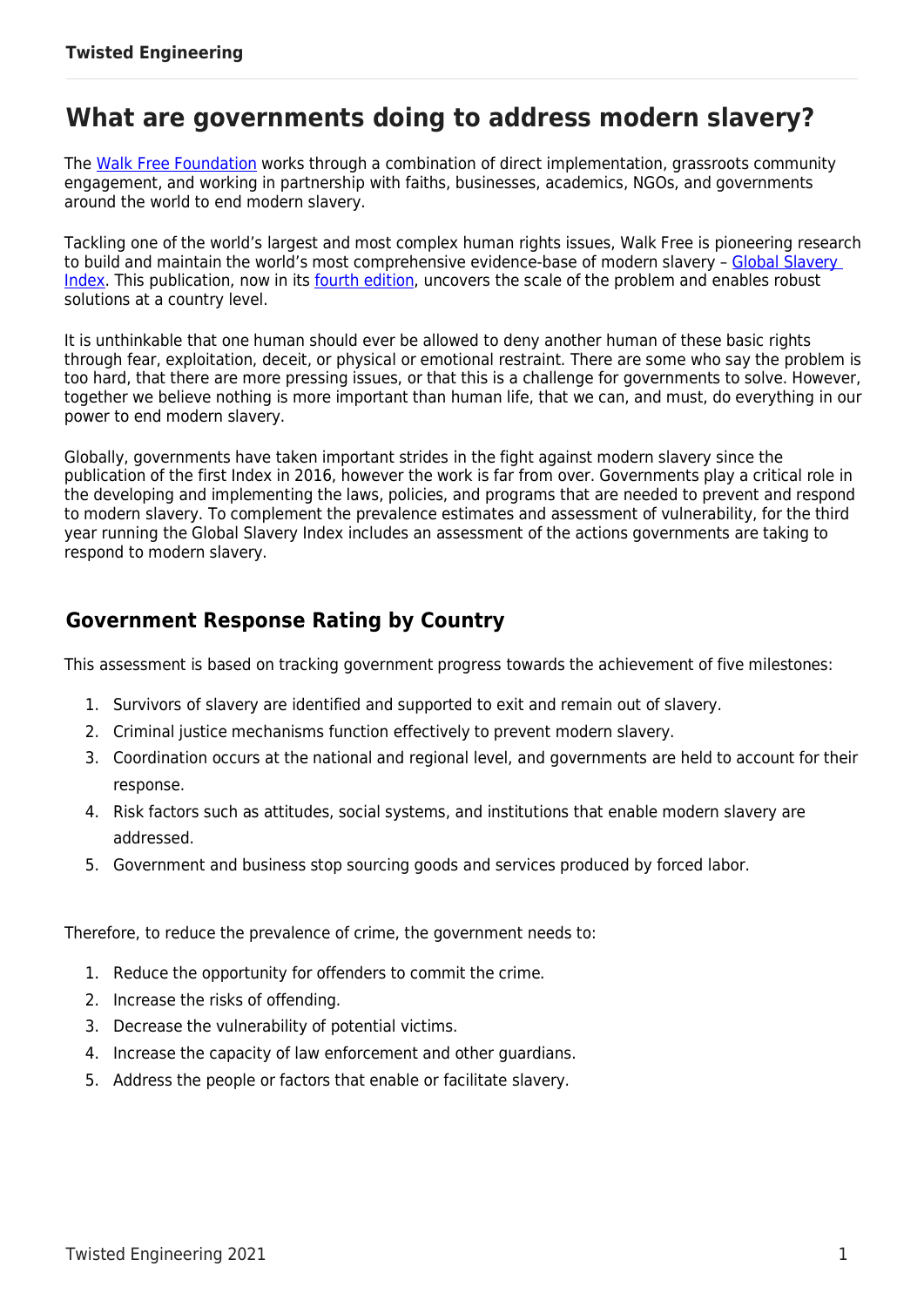# **Rating Descritions**

| <b>RATING</b> | <b>SCORE</b><br><b>RANGE</b> | <b>DESCRIPTION</b>                                                                                                                                                                                                                                                                                                                                                                                                                                                                                                                                                                                                                                                                                |
|---------------|------------------------------|---------------------------------------------------------------------------------------------------------------------------------------------------------------------------------------------------------------------------------------------------------------------------------------------------------------------------------------------------------------------------------------------------------------------------------------------------------------------------------------------------------------------------------------------------------------------------------------------------------------------------------------------------------------------------------------------------|
| AAA           | 90 to 100                    | The government has implemented an effective and comprehensive response<br>to all forms of modern slavery, with effective emergency and long-term<br>reintegration victim support services, a strong criminal justice framework,<br>high levels of coordination and collaboration, measures to address all forms<br>of vulnerability, and strong government procurement policies and legislation<br>to ensure that slavery is not present in business supply chains. There is no<br>evidence of criminalization or deportation of victims.                                                                                                                                                         |
| AA            | 80 to 89.9                   | The government has implemented a comprehensive response to most forms<br>of modern slavery, with strong victim support services, a robust criminal<br>justice framework, demonstrated coordination and collaboration, measures to<br>address vulnerability, and government procurement guidelines and/or supply<br>chain policies or legislation to ensure that slavery is not present in business<br>supply chains.                                                                                                                                                                                                                                                                              |
| A             | 70 to 79.9                   | The government has implemented key components of a holistic response to<br>modern slavery, with strong victim support services, a strong criminal justice<br>framework, demonstrated coordination and collaboration, measures to<br>address vulnerability, and may have taken action to ensure that government<br>procurement policies do not encourage slavery and/or supply chain policies<br>or legislation to ensure that slavery is not present in business supply chains.                                                                                                                                                                                                                   |
| <b>BBB</b>    | 60 to 69.9                   | The government has implemented key components of a holistic response to<br>some forms of modern slavery, with victim support services, a strong criminal<br>justice response, evidence of coordination and collaboration, and protections<br>in place for vulnerable populations. Governments may be beginning to<br>address slavery in supply chains of government procurement, or of<br>businesses operating within their territory. There may be evidence that some<br>government policies and practices may criminalize and/or cause victims to be<br>deported.                                                                                                                               |
| <b>BB</b>     | 50 to 59.9                   | The government has introduced a response to modern slavery that includes<br>short-term victim support services, a criminal justice framework that<br>criminalizes some forms of modern slavery, a body to coordinate the<br>response, and protection for those vulnerable to modern slavery. There may<br>be evidence that some government policies and practices may criminalize<br>and/or cause victims to be deported and/or facilitate slavery.                                                                                                                                                                                                                                               |
| B             | 40 to 49.9                   | The government has introduced a response to modern slavery with limited<br>victim support services, a criminal justice framework that criminalizes some<br>forms of modern slavery (or has recently amended inadequate legislation and<br>policies), a body or mechanisms that coordinate the response, and has<br>policies that provide some protection for those vulnerable to modern slavery.<br>There is evidence that some government policies and practices may<br>criminalize and/or deport victims and/or facilitate slavery. Services may be<br>provided by International Organizations (IOs)/NGOs with international<br>funding, sometimes with government monetary or in-kind support. |
| CCC           | 30 to 39.9                   | The government has a limited response to modern slavery, with limited<br>victim support services, a criminal justice framework that criminalizes some<br>forms of modern slavery and has policies that provide some protection for<br>those vulnerable to modern slavery. There may be evidence of a National<br>Action Plan and/or national coordination body. There may be evidence that<br>some government policies and practices may criminalize and/or deport<br>victims and/or facilitate slavery. Services may be largely provided by<br>IOs/NGOs with international funding, with limited government funding or in-<br>kind support.                                                      |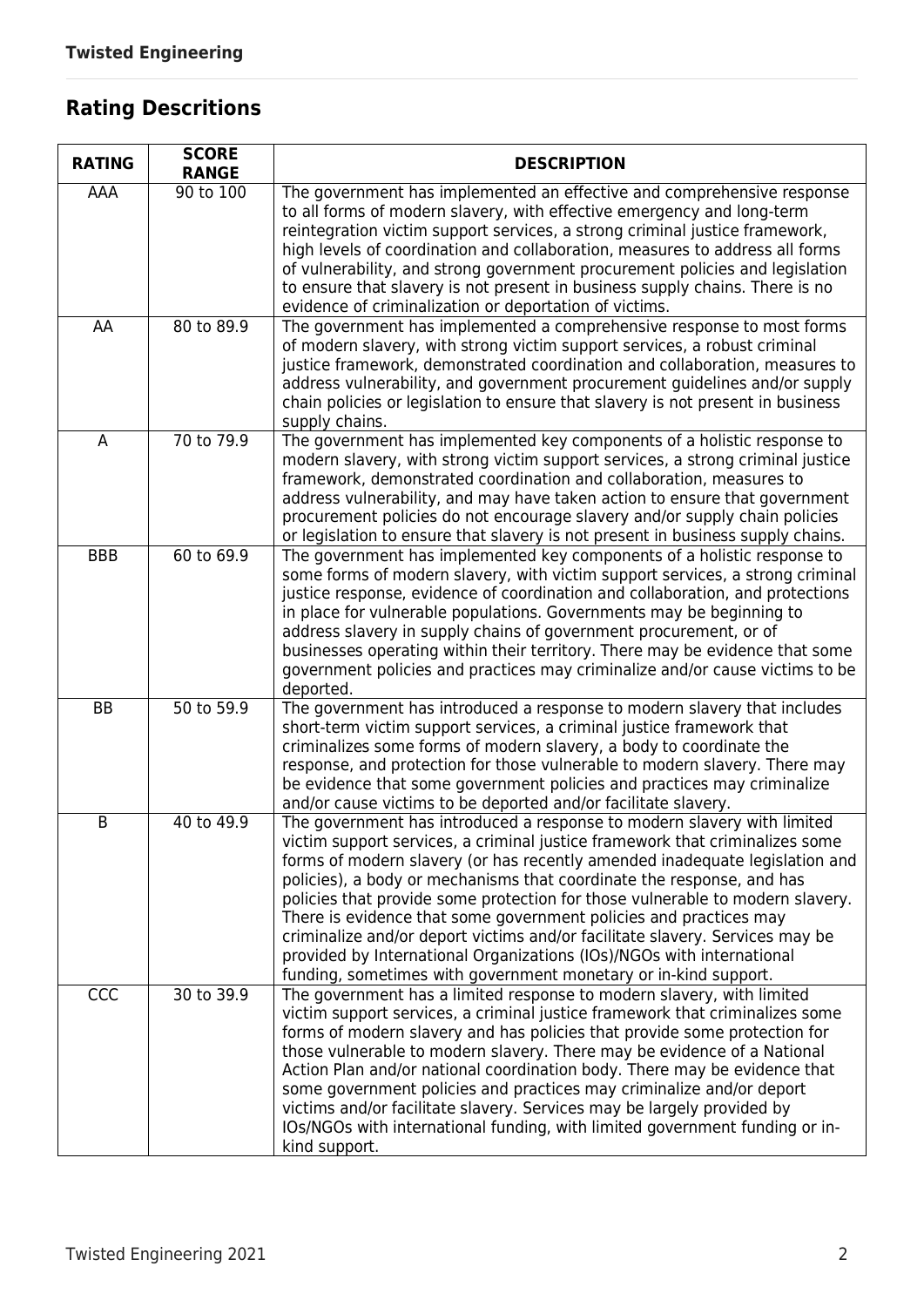| <b>RATING</b> | <b>SCORE</b><br><b>RANGE</b> | <b>DESCRIPTION</b>                                                                                                                                                                                                                                                                                                                                                                                                                                         |
|---------------|------------------------------|------------------------------------------------------------------------------------------------------------------------------------------------------------------------------------------------------------------------------------------------------------------------------------------------------------------------------------------------------------------------------------------------------------------------------------------------------------|
| <b>CC</b>     | 20 to 29.9                   | The government has a limited response to modern slavery, with largely basic<br>victim support services, a limited criminal justice framework, limited<br>coordination or collaboration mechanism, and few protections for those<br>vulnerable to modern slavery. There may be evidence that some government<br>policies and practices facilitate slavery. Services are largely provided by<br>IOs/NGOs with limited government funding or in-kind support. |
| C             | 10 to 19.9                   | The government response to modern slavery is inadequate, with limited<br>and/or few victim support services, a weak criminal justice framework, weak<br>coordination or collaboration, while little is being done to address<br>vulnerability. There are government practices and policies that facilitate<br>slavery. Services, where available, are largely provided by IOs/NGOs with<br>little government funding or in-kind support.                   |
| D             | $< 0$ to 9.9                 | The government has a wholly inadequate response to modern slavery, and/or<br>there is evidence of government-sanctioned modern slavery. However,<br>countries in this category may be experiencing high levels of poverty and<br>internal conflict that may prevent or hinder a response to modern slavery.                                                                                                                                                |

### **"A" Rated Countries**

| <b>Rating</b> | Country            | <b>Support</b><br><b>Survivors</b> | <b>Criminal</b><br><b>Justice</b> | <b>Coordination</b> | <b>Address</b><br><b>Risk</b> | <b>Supply</b><br><b>Chain</b> | <b>Total</b> |
|---------------|--------------------|------------------------------------|-----------------------------------|---------------------|-------------------------------|-------------------------------|--------------|
|               | <b>Netherlands</b> | 72.2                               | 72.2                              | 75.0                | 92.9                          | 36.7                          | 75.2         |

### **"BBB" Rated Countries**

| Rating     | <b>Country</b>        | <b>Support</b><br><b>Survivors</b> | <b>Criminal</b><br>Justice | Coordination | <b>Address</b><br><b>Risk</b> | <b>Supply</b><br><b>Chain</b> | <b>Total</b> |
|------------|-----------------------|------------------------------------|----------------------------|--------------|-------------------------------|-------------------------------|--------------|
| BBB t      | <b>United States</b>  | 92.6                               | 75.6                       | 56.3         | 66.7                          | 65.0                          | 71.7         |
| BBB t      | <b>United Kingdom</b> | 82.0                               | 73.9                       | 62.5         | 73.8                          | 26.7                          | 71.5         |
| <b>BBB</b> | <b>Sweden</b>         | 73.1                               | 64.4                       | 81.3         | 73.8                          | 18.3                          | 68.7         |
| <b>BBB</b> | <b>Belgium</b>        | 72.2                               | 53.9                       | 87.5         | 73.8                          | 36.7                          | 68.3         |
| <b>BBB</b> | Croatia               | 77.0                               | 78.3                       | 56.3         | 69.0                          | 18.3                          | 68.2         |
| <b>BBB</b> | <b>Spain</b>          | 79.3                               | 65.6                       | 62.5         | 73.8                          | 0.0                           | 66.9         |
| <b>BBB</b> | <b>Norway</b>         | 68.1                               | 82.8                       | 56.3         | 73.8                          | 10.0                          | 66.8         |
| <b>BBB</b> | Portugal              | 62.6                               | 69.4                       | 68.8         | 83.3                          | 8.3                           | 66.3         |
| <b>BBB</b> | Montenegro            | 79.3                               | 70.0                       | 56.3         | 61.9                          | 0.0                           | 64.0         |
| <b>BBB</b> | <b>Australia</b>      | 69.6                               | 75.0                       | 56.3         | 69.0                          | 0.0                           | 63.8         |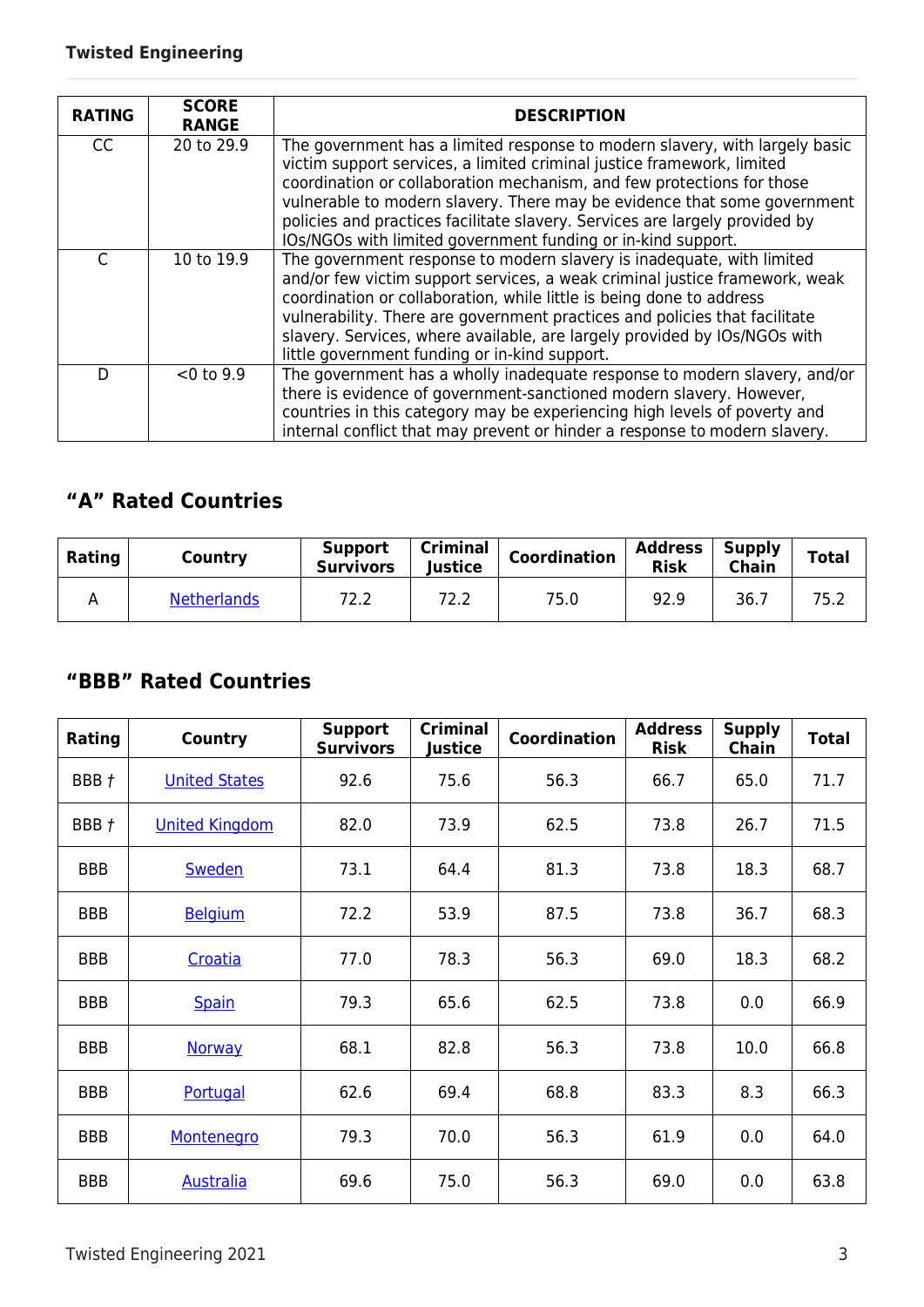| Rating     | <b>Country</b>   | <b>Support</b><br><b>Survivors</b> | <b>Criminal</b><br>Justice | <b>Coordination</b> | <b>Address</b><br><b>Risk</b> | <b>Supply</b><br>Chain | <b>Total</b> |
|------------|------------------|------------------------------------|----------------------------|---------------------|-------------------------------|------------------------|--------------|
| <b>BBB</b> | <b>Cyprus</b>    | 68.1                               | 77.8                       | 56.3                | 61.9                          | 18.3                   | 63.4         |
| <b>BBB</b> | Macedonia        | 70.4                               | 67.2                       | 75.0                | 61.9                          | 0.0                    | 63.2         |
| <b>BBB</b> | <b>Austria</b>   | 72.8                               | 61.1                       | 68.8                | 61.9                          | 18.3                   | 63.1         |
| <b>BBB</b> | Georgia          | 74.1                               | 63.9                       | 56.3                | 69.0                          | 0.0                    | 62.8         |
| <b>BBB</b> | <b>Argentina</b> | 70.0                               | 70.6                       | 62.5                | 78.6                          | 0.0                    | 62.6         |
| <b>BBB</b> | Chile            | 76.5                               | 53.9                       | 50.0                | 76.2                          | 0.0                    | 62.3         |
| <b>BBB</b> | <b>Italy</b>     | 58.3                               | 78.9                       | 50.0                | 83.3                          | 26.7                   | 62.0         |
| <b>BBB</b> | Serbia           | 63.9                               | 75.0                       | 56.3                | 69.0                          | 0.0                    | 61.9         |
| <b>BBB</b> | <b>France</b>    | 42.4                               | 71.7                       | 93.8                | 71.4                          | 18.3                   | 61.5         |
| <b>BBB</b> | Latvia           | 47.0                               | 61.7                       | 93.8                | 71.4                          | 18.3                   | 60.9         |
| <b>BBB</b> | Switzerland      | 66.7                               | 60.6                       | 37.5                | 81.0                          | 0.0                    | 60.0         |

*† Indicates where a country could not score above a BBB. These countries have received a negative rating for policies that hinder their response to modern slavery.*

### **"BB" Rated Countries**

| Rating    | Country                   | <b>Support</b><br><b>Survivors</b> | <b>Criminal</b><br>Justice | <b>Coordination</b> | <b>Address</b><br><b>Risk</b> | <b>Supply</b><br><b>Chain</b> | <b>Total</b> |
|-----------|---------------------------|------------------------------------|----------------------------|---------------------|-------------------------------|-------------------------------|--------------|
| <b>BB</b> | Albania                   | 72.8                               | 63.3                       | 68.8                | 66.7                          | 0.0                           | 59.9         |
| <b>BB</b> | Slovenia                  | 60.4                               | 57.8                       | 56.3                | 73.8                          | 18.3                          | 59.6         |
| <b>BB</b> | Lithuania                 | 46.3                               | 62.8                       | 68.8                | 78.6                          | 18.3                          | 59.1         |
| <b>BB</b> | Canada                    | 52.4                               | 72.8                       | 75.0                | 61.9                          | 0.0                           | 58.6         |
| <b>BB</b> | <b>Jamaica</b>            | 50.6                               | 72.8                       | 75.0                | 64.3                          | 0.0                           | 58.6         |
| BB        | <b>Denmark</b>            | 62.6                               | 56.1                       | 50.0                | 69.0                          | 28.3                          | 58.6         |
| <b>BB</b> | <b>Hungary</b>            | 64.8                               | 47.2                       | 56.3                | 71.4                          | 18.3                          | 58.2         |
| BB        | <b>Dominican Republic</b> | 69.1                               | 78.3                       | 37.5                | 69.0                          | 0.0                           | 58.0         |
| <b>BB</b> | <b>Finland</b>            | 53.7                               | 49.4                       | 81.3                | 71.4                          | 8.3                           | 57.9         |

Twisted Engineering 2021 4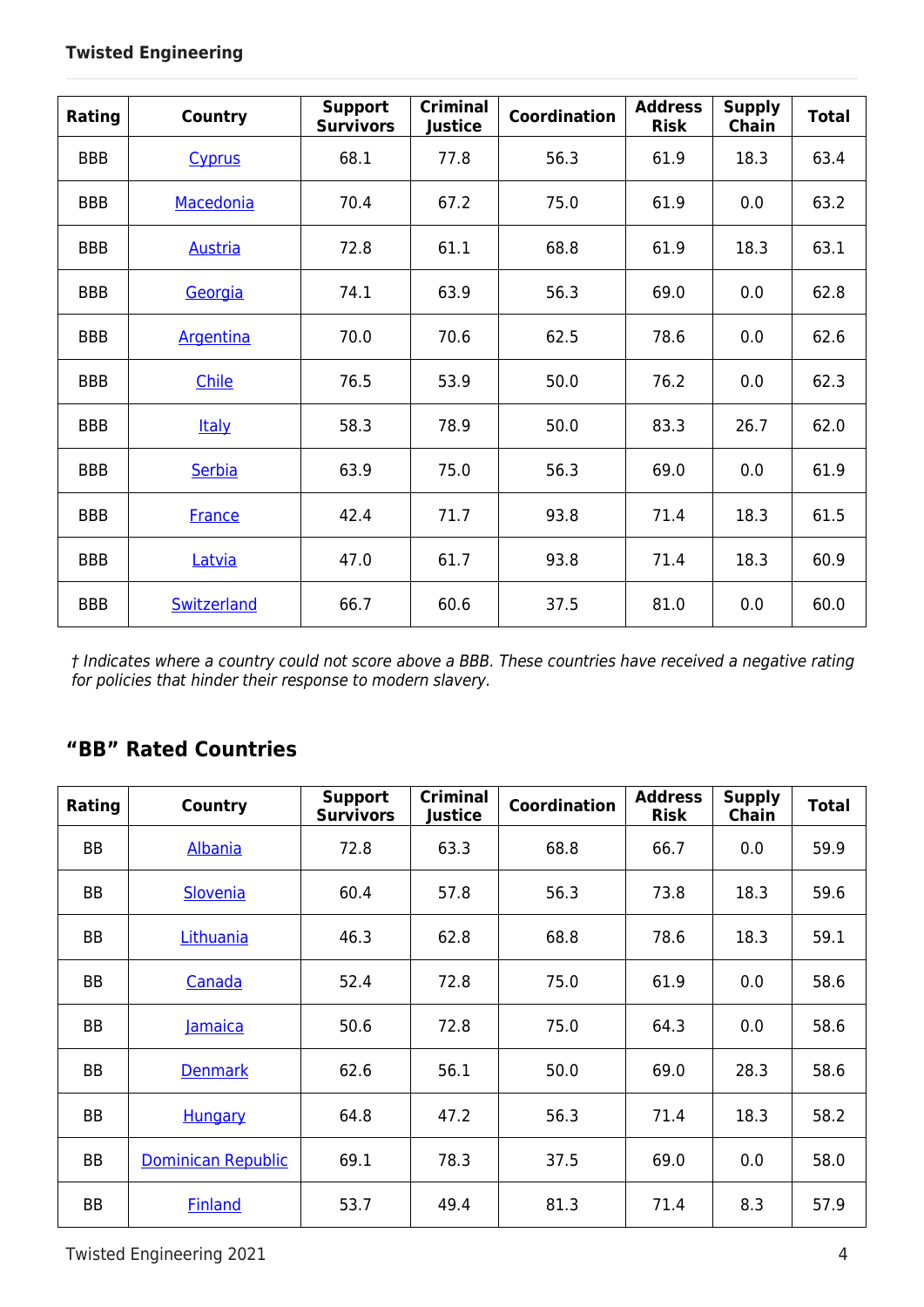| Rating    | <b>Country</b>             | <b>Support</b><br><b>Survivors</b> | <b>Criminal</b><br>Justice | <b>Coordination</b> | <b>Address</b><br><b>Risk</b> | <b>Supply</b><br>Chain | <b>Total</b> |
|-----------|----------------------------|------------------------------------|----------------------------|---------------------|-------------------------------|------------------------|--------------|
| <b>BB</b> | Ireland                    | 65.9                               | 42.2                       | 62.5                | 69.0                          | 18.3                   | 57.7         |
| <b>BB</b> | <b>New Zealand</b>         | 53.7                               | 47.8                       | 43.8                | 95.2                          | 0.0                    | 57.6         |
| <b>BB</b> | Germany                    | 61.7                               | 57.8                       | 56.3                | 57.1                          | 36.7                   | 57.1         |
| <b>BB</b> | <b>Bulgaria</b>            | 59.8                               | 49.4                       | 56.3                | 66.7                          | 18.3                   | 55.8         |
| <b>BB</b> | Philippines                | 51.5                               | 69.4                       | 50.0                | 69.0                          | 0.0                    | 55.8         |
| <b>BB</b> | <b>Republic of Moldova</b> | 58.5                               | 61.1                       | 62.5                | 59.5                          | 0.0                    | 55.7         |
| <b>BB</b> | <b>Brazil</b>              | 38.9                               | 47.8                       | 87.5                | 73.8                          | 26.7                   | 55.6         |
| <b>BB</b> | Greece                     | 68.5                               | 66.1                       | 43.8                | 45.2                          | 18.3                   | 55.1         |
| <b>BB</b> | <b>Kosovo</b>              | 66.7                               | 62.7                       | 37.5                | 59.5                          | 0.0                    | 54.8         |
| <b>BB</b> | Poland                     | 53.3                               | 42.2                       | 68.8                | 69.0                          | 8.3                    | 53.9         |
| <b>BB</b> | <b>Armenia</b>             | 54.6                               | 51.1                       | 56.3                | 66.7                          | 0.0                    | 53.2         |
| <b>BB</b> | Slovakia                   | 48.7                               | 52.2                       | 62.5                | 64.3                          | 18.3                   | 53.2         |
| <b>BB</b> | Ukraine                    | 65.7                               | 46.1                       | 62.5                | 66.7                          | 0.0                    | 53.0         |
| <b>BB</b> | <b>Czech Republic</b>      | 47.0                               | 54.4                       | 81.3                | 50.0                          | 28.3                   | 52.9         |
| BB        | Peru                       | 75.9                               | 42.2                       | 62.5                | 54.8                          | 0.0                    | 52.5         |
| BB        | <b>Mexico</b>              | 53.7                               | 62.8                       | 56.3                | 69.0                          | 0.0                    | 52.4         |
| BB        | <b>Israel</b>              | 57.2                               | 56.1                       | 43.8                | 61.9                          | 0.0                    | 52.1         |
| BB        | Indonesia                  | 47.8                               | 60.0                       | 50.0                | 61.9                          | 0.0                    | 50.8         |
| BB        | <b>Uruguay</b>             | 40.6                               | 49.4                       | 50.0                | 78.6                          | 0.0                    | 50.4         |
| BB        | <b>Costa Rica</b>          | 53.7                               | 41.7                       | 62.5                | 59.5                          | 0.0                    | 50.0         |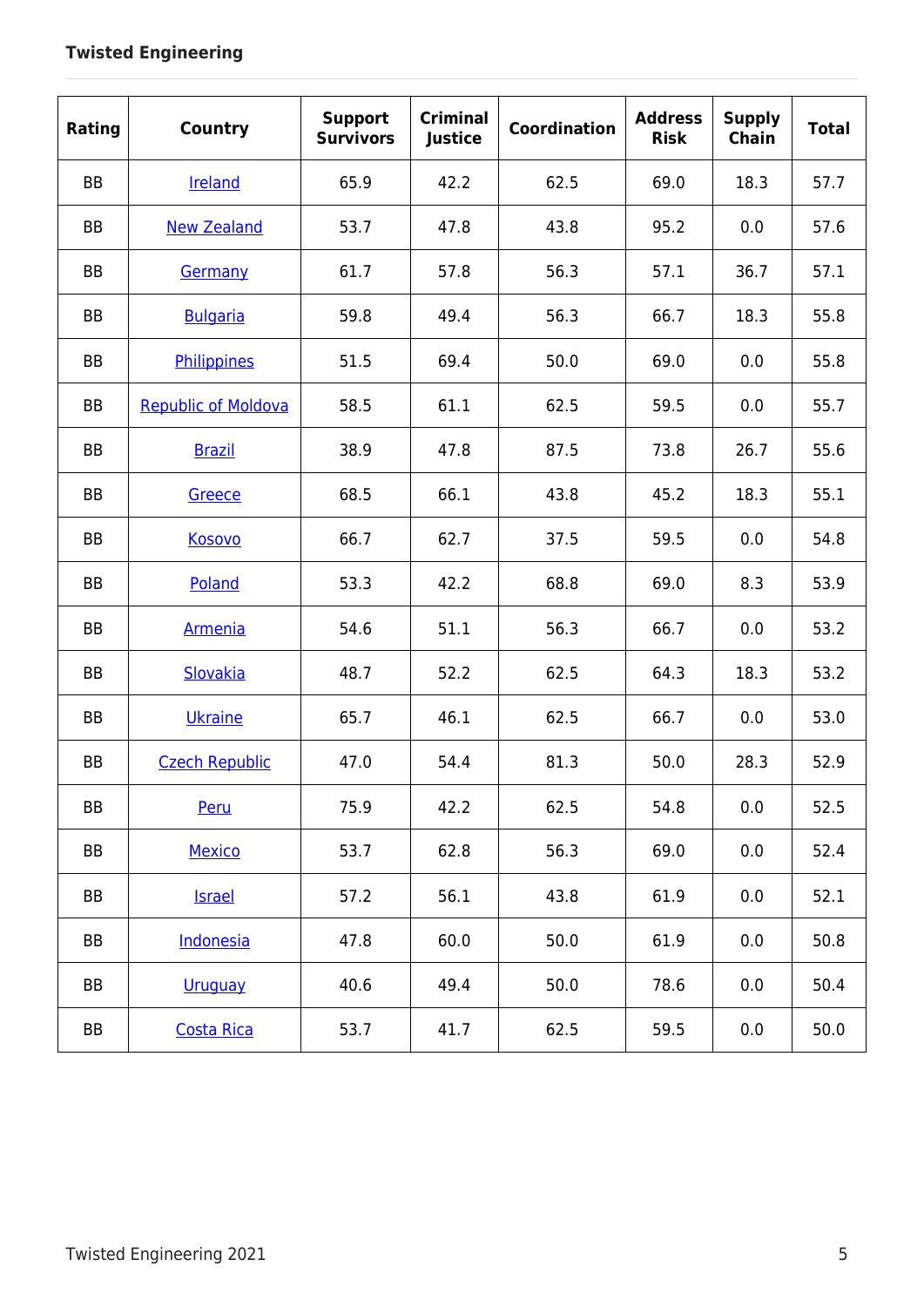# **"B" Rated Countries**

| Rating  | <b>Country</b>                        | <b>Support</b><br><b>Survivors</b> | <b>Criminal</b><br><b>Justice</b> | <b>Coordination</b> | <b>Address</b><br><b>Risk</b> | <b>Supply</b><br>Chain | <b>Total</b> |
|---------|---------------------------------------|------------------------------------|-----------------------------------|---------------------|-------------------------------|------------------------|--------------|
| $\sf B$ | <b>Trinidad and Tobago</b>            | 67.2                               | 50.0                              | 31.3                | 66.7                          | 0.0                    | 49.9         |
| B       | Thailand                              | 46.3                               | 51.7                              | 56.3                | 73.8                          | 0.0                    | 48.9         |
| B       | Estonia                               | 41.3                               | 36.1                              | 43.8                | 81.0                          | 18.3                   | 48.8         |
| B       | <b>Bosnia and</b><br>Herzegovina      | 60.2                               | 47.8                              | 25.0                | 76.2                          | 0.0                    | 48.6         |
| $\sf B$ | <b>Azerbaijan</b>                     | 28.0                               | 71.7                              | 62.5                | 59.5                          | 0.0                    | 48.2         |
| $\sf B$ | Vietnam                               | 62.2                               | 45.0                              | 62.5                | 66.7                          | 0.0                    | 48.1         |
| $\sf B$ | <b>United Arab</b><br><b>Emirates</b> | 63.0                               | 41.1                              | 56.3                | 42.9                          | 0.0                    | 47.8         |
| B       | <b>South Africa</b>                   | 53.7                               | 61.7                              | 43.8                | 57.1                          | 0.0                    | 47.4         |
| B       | <b>Turkey</b>                         | 66.7                               | 57.2                              | 37.5                | 33.3                          | 0.0                    | 47.4         |
| B       | Senegal                               | 49.6                               | 43.9                              | 56.3                | 54.8                          | 0.0                    | 47.1         |
| $\sf B$ | Ecuador                               | 61.1                               | 55.6                              | 37.5                | 52.4                          | 0.0                    | 46.4         |
| B       | Iceland                               | 48.7                               | 54.4                              | 37.5                | 52.4                          | 8.3                    | 46.4         |
| B       | Nicaragua                             | 34.4                               | 70.0                              | 25.0                | 66.7                          | 0.0                    | 46.3         |
| B       | Sierra Leone                          | 53.7                               | 37.8                              | 50.0                | 54.8                          | 0.0                    | 46.2         |
| B       | <b>Nigeria</b>                        | 58.9                               | 53.3                              | 50.0                | 47.6                          | 0.0                    | 45.8         |
| B       | India                                 | 46.3                               | 53.3                              | 56.3                | 45.2                          | 0.0                    | 45.7         |
| B       | Luxembourg                            | 47.4                               | 33.9                              | 68.8                | 50.0                          | 8.3                    | 45.4         |
| B       | Guatemala                             | 42.2                               | 25.6                              | 62.5                | 69.0                          | 0.0                    | 45.2         |
| B       | Bangladesh                            | 43.1                               | 63.3                              | 68.8                | 42.9                          | 0.0                    | 44.4         |
| B       | Tunisia                               | 53.0                               | 31.7                              | 43.8                | 57.1                          | 0.0                    | 44.3         |
| B       | Romania                               | 53.3                               | 52.2                              | 50.0                | 42.9                          | 18.3                   | 43.9         |
| B       | Panama                                | 32.6                               | 60.0                              | 31.3                | 78.6                          | 0.0                    | 43.9         |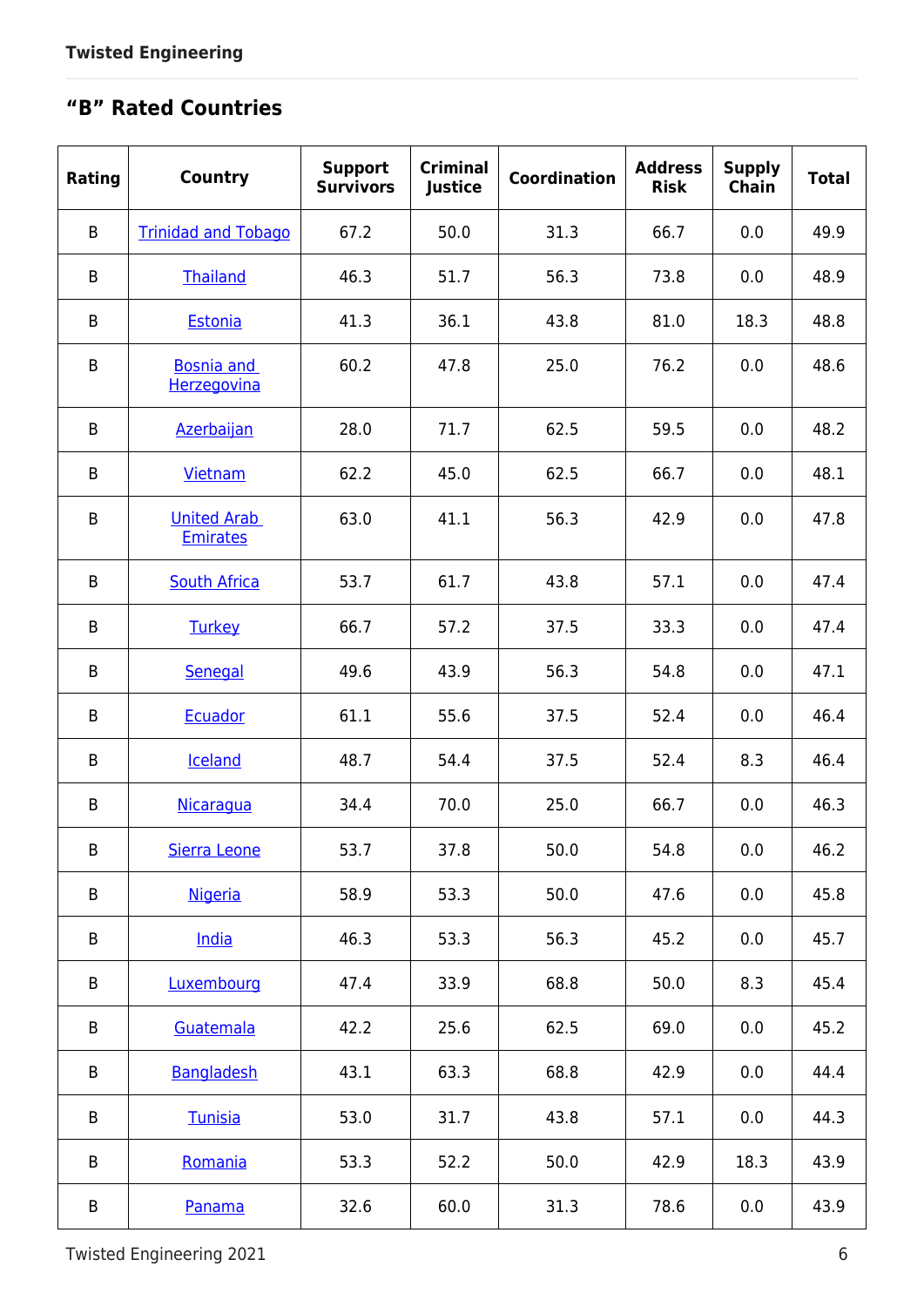| Rating         | <b>Country</b>                           | <b>Support</b><br><b>Survivors</b> | <b>Criminal</b><br>Justice | <b>Coordination</b> | <b>Address</b><br><b>Risk</b> | <b>Supply</b><br><b>Chain</b> | <b>Total</b> |
|----------------|------------------------------------------|------------------------------------|----------------------------|---------------------|-------------------------------|-------------------------------|--------------|
| B              | Cote d'Ivoire                            | 34.4                               | 36.7                       | 43.8                | 66.7                          | 8.3                           | 42.4         |
| B              | <b>Uganda</b>                            | 48.1                               | 51.7                       | 37.5                | 54.8                          | 0.0                           | 42.0         |
| $\overline{B}$ | <b>Plurinational State</b><br>of Bolivia | 21.3                               | 43.9                       | 62.5                | 61.9                          | 8.3                           | 41.3         |
| B              | Colombia                                 | 40.4                               | 42.2                       | 62.5                | 69.0                          | 0.0                           | 41.1         |
| B              | Kyrgyzstan                               | 33.0                               | 48.3                       | 56.3                | 61.9                          | 0.0                           | 40.9         |
| B              | Paraguay                                 | 26.1                               | 56.7                       | 37.5                | 71.4                          | 10.0                          | 40.9         |
| B              | Mozambique                               | 57.6                               | 49.4                       | 31.3                | 42.9                          | 0.0                           | 40.7         |
| B              | <b>Belarus</b>                           | 48.9                               | 27.8                       | 37.5                | 66.7                          | 0.0                           | 40.1         |
| B              | <b>Egypt</b>                             | 37.6                               | 30.6                       | 62.5                | 64.3                          | 0.0                           | 40.1         |

# **"CCC" Rated Countries**

| Rating     | <b>Country</b>     | <b>Support</b><br><b>Survivors</b> | <b>Criminal</b><br>lustice | <b>Coordination</b> | <b>Address</b><br><b>Risk</b> | <b>Supply</b><br><b>Chain</b> | <b>Total</b> |
|------------|--------------------|------------------------------------|----------------------------|---------------------|-------------------------------|-------------------------------|--------------|
| <b>CCC</b> | <b>Haiti</b>       | 49.6                               | 42.8                       | 18.8                | 47.6                          | 0.0                           | 39.7         |
| CCC        | <b>Barbados</b>    | 53.3                               | 26.1                       | 37.5                | 45.2                          | 0.0                           | 39.4         |
| <b>CCC</b> | <b>Nepal</b>       | 35.2                               | 41.7                       | 50.0                | 59.5                          | 0.0                           | 38.7         |
| CCC        | <b>lordan</b>      | 48.1                               | 42.8                       | 31.3                | 38.1                          | 0.0                           | 38.6         |
| <b>CCC</b> | <b>Malaysia</b>    | 40.0                               | 53.9                       | 56.3                | 38.1                          | 0.0                           | 38.4         |
| CCC        | Lesotho            | 35.9                               | 37.2                       | 56.3                | 42.9                          | 0.0                           | 38.3         |
| CCC        | Taiwan             | 46.9                               | 38.7                       | 25.0                | 42.9                          | 8.3                           | 38.2         |
| CCC        | <b>Benin</b>       | 30.6                               | 31.7                       | 56.3                | 52.4                          | 0.0                           | 37.7         |
| <b>CCC</b> | Cambodia           | 40.4                               | 46.7                       | 43.8                | 33.3                          | 0.0                           | 37.6         |
| <b>CCC</b> | <b>El Salvador</b> | 31.7                               | 39.4                       | 43.8                | 64.3                          | 0.0                           | 37.4         |
| CCC        | <b>Sri Lanka</b>   | 26.7                               | 42.8                       | 25.0                | 78.6                          | 0.0                           | 37.4         |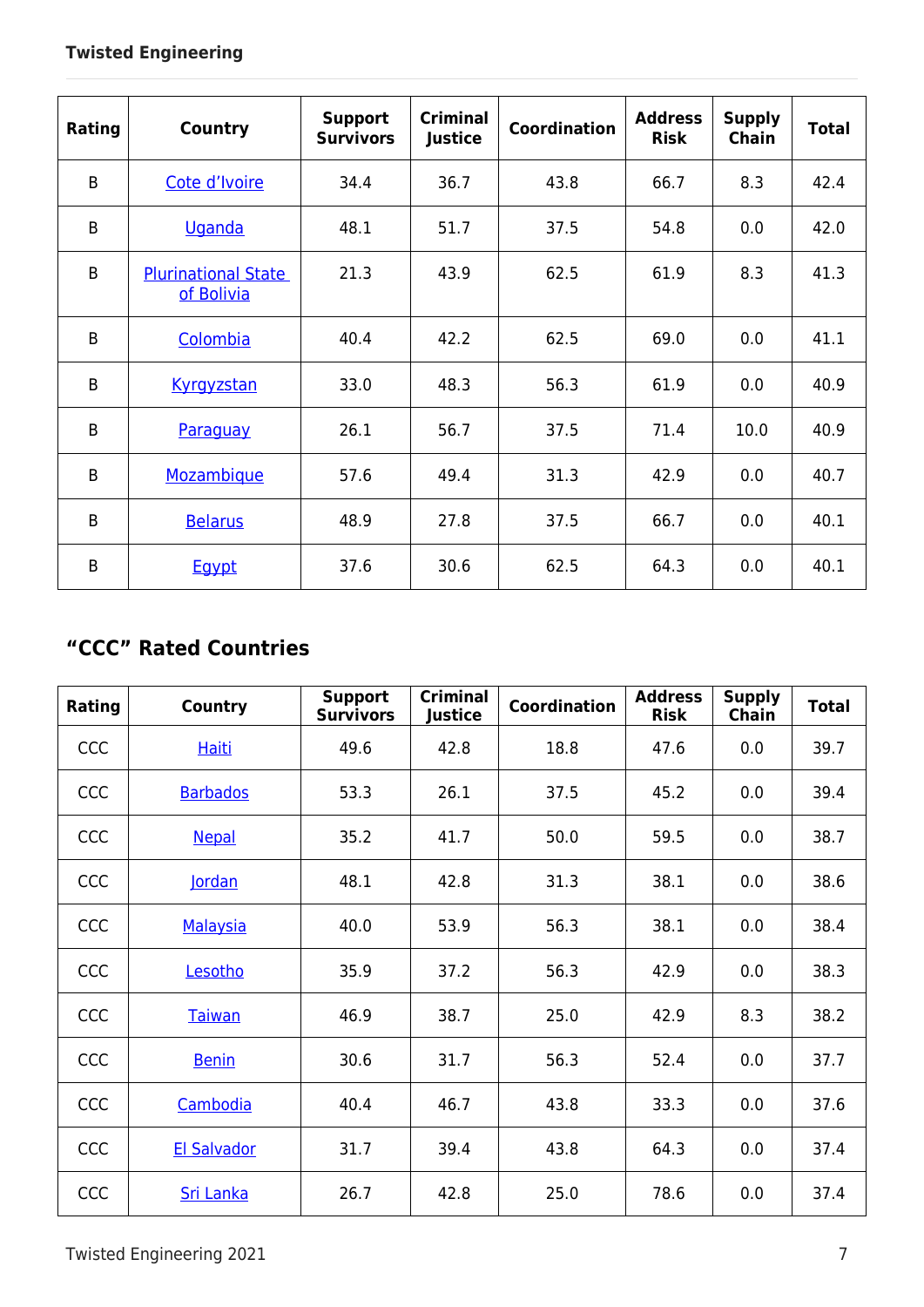| Rating | <b>Country</b>                                | <b>Support</b><br><b>Survivors</b> | <b>Criminal</b><br>Justice | <b>Coordination</b> | <b>Address</b><br><b>Risk</b> | <b>Supply</b><br><b>Chain</b> | <b>Total</b> |
|--------|-----------------------------------------------|------------------------------------|----------------------------|---------------------|-------------------------------|-------------------------------|--------------|
| CCC    | <b>Honduras</b>                               | 27.6                               | 25.6                       | 62.5                | 54.8                          | 0.0                           | 37.0         |
| CCC    | lapan                                         | 43.5                               | 44.4                       | 37.5                | 45.2                          | 0.0                           | 36.6         |
| CCC    | Morocco                                       | 6.5                                | 56.7                       | 31.3                | 71.4                          | 0.0                           | 36.5         |
| CCC    | Kenya                                         | 35.7                               | 38.9                       | 37.5                | 59.5                          | 0.0                           | 36.5         |
| CCC    | <b>Algeria</b>                                | 29.4                               | 47.2                       | 37.5                | 45.2                          | 0.0                           | 36.3         |
| CCC    | Ethiopia                                      | 27.8                               | 51.1                       | 56.3                | 47.6                          | 0.0                           | 36.3         |
| CCC    | <b>Burkina Faso</b>                           | 38.1                               | 30.0                       | 43.8                | 42.9                          | 0.0                           | 35.7         |
| CCC    | Qatar                                         | 53.0                               | 31.7                       | 31.3                | 42.9                          | 0.0                           | 35.4         |
| CCC    | <b>Diibouti</b>                               | 30.4                               | 42.8                       | 31.3                | 47.6                          | 0.0                           | 35.3         |
| CCC    | <b>Mauritius</b>                              | 43.7                               | 38.9                       | 0.0                 | 50.0                          | 0.0                           | 34.9         |
| CCC    | Lao People's<br>Democratic Republic<br>(Laos) | 38.9                               | 36.7                       | 50.0                | 40.5                          | 0.0                           | 34.0         |
| CCC    | Gambia                                        | 25.0                               | 48.3                       | 37.5                | 40.5                          | 0.0                           | 33.9         |
| CCC    | Rwanda                                        | 36.9                               | 41.7                       | 43.8                | 54.8                          | 0.0                           | 33.6         |
| CCC    | <b>Namibia</b>                                | 34.1                               | 27.8                       | 18.8                | 54.8                          | 0.0                           | 33.3         |
| CCC    | <b>Botswana</b>                               | 32.2                               | 45.6                       | 37.5                | 45.2                          | 0.0                           | 33.2         |
| CCC    | Tajikistan                                    | 38.9                               | 36.1                       | 43.8                | 40.5                          | 0.0                           | 33.0         |
| CCC    | Kazakhstan                                    | 42.8                               | 50.0                       | 37.5                | 26.2                          | 0.0                           | 32.8         |
| CCC    | <b>Singapore</b>                              | 40.0                               | 22.2                       | 31.3                | 42.9                          | 0.0                           | 32.8         |
| CCC    | <b>United Republic of</b><br>Tanzania         | 37.2                               | 41.7                       | 25.0                | 47.6                          | 0.0                           | 32.8         |
| CCC    | <b>Bahrain</b>                                | 55.2                               | 37.2                       | 18.8                | 31.0                          | 0.0                           | 32.6         |
| CCC    | Myanmar (Burma)                               | 58.0                               | 18.3                       | 43.8                | 42.9                          | 0.0                           | 32.4         |
| CCC    | Oman                                          | 32.4                               | 22.8                       | 12.5                | 59.5                          | 0.0                           | 32.0         |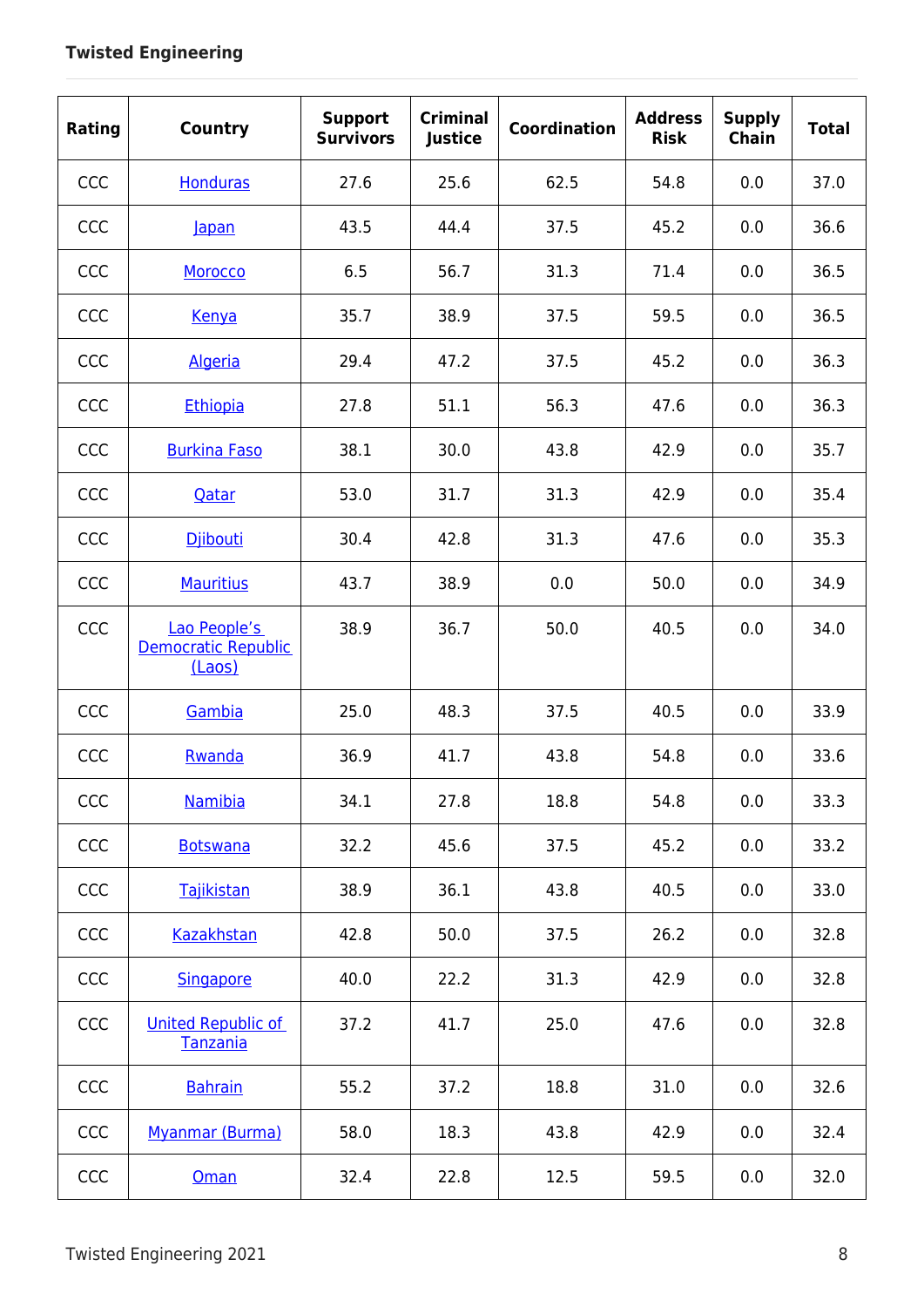| Rating     | Country           | <b>Support</b><br><b>Survivors</b> | <b>Criminal</b><br>Justice | <b>Coordination</b> | <b>Address</b><br><b>Risk</b> | <b>Supply</b><br><b>Chain</b> | <b>Total</b> |
|------------|-------------------|------------------------------------|----------------------------|---------------------|-------------------------------|-------------------------------|--------------|
| CCC        | Madagascar        | 38.7                               | 52.8                       | 18.8                | 50.0                          | 0.0                           | 31.8         |
| CCC        | Zambia            | 33.3                               | 34.4                       | 25.0                | 40.5                          | 0.0                           | 31.8         |
| CCC        | Liberia           | 28.0                               | 26.7                       | 31.3                | 50.0                          | 0.0                           | 31.7         |
| <b>CCC</b> | Guvana            | 33.1                               | 44.4                       | 25.0                | 45.2                          | 0.0                           | 31.5         |
| <b>CCC</b> | Lebanon           | 33.9                               | 30.0                       | 31.3                | 38.1                          | 0.0                           | 31.3         |
| CCC        | Mali              | 38.9                               | 35.6                       | 50.0                | 28.6                          | 0.0                           | 30.8         |
| CCC        | Mongolia          | 27.8                               | 33.3                       | 31.3                | 54.8                          | 0.0                           | 30.7         |
| CCC        | <b>Uzbekistan</b> | 30.2                               | 33.9                       | 31.3                | 64.3                          | 0.0                           | 30.4         |

## **"CC" Rated Countries**

| Rating    | <b>Country</b>                             | <b>Support</b><br><b>Survivors</b> | <b>Criminal</b><br>Justice | <b>Coordination</b> | <b>Address</b><br><b>Risk</b> | <b>Supply</b><br><b>Chain</b> | <b>Total</b> |
|-----------|--------------------------------------------|------------------------------------|----------------------------|---------------------|-------------------------------|-------------------------------|--------------|
| CC        | Angola                                     | 31.5                               | 13.9                       | 31.3                | 64.3                          | 0.0                           | 30.4         |
| CC        | <b>Swaziland</b>                           | 36.3                               | 18.3                       | 37.5                | 47.6                          | 0.0                           | 29.5         |
| CC        | <b>Timor-Leste</b>                         | 33.1                               | 16.7                       | 25.0                | 42.9                          | 0.0                           | 28.5         |
| CC        | <b>Bolivarian Republic</b><br>of Venezuela | 23.3                               | 43.9                       | 12.5                | 52.4                          | 0.0                           | 28.2         |
| CC        | Saudi Arabia                               | 32.4                               | 42.8                       | 37.5                | 26.2                          | 0.0                           | 27.9         |
| CC        | <b>Kuwait</b>                              | 28.7                               | 33.9                       | 25.0                | 45.2                          | 0.0                           | 27.8         |
| <b>CC</b> | <b>Republic of Korea</b><br>(South Korea)  | 35.9                               | 27.8                       | 12.5                | 33.3                          | 0.0                           | 27.6         |
| CC        | Ghana                                      | 24.8                               | 33.3                       | 37.5                | 40.5                          | 8.3                           | 27.6         |
| CC        | China                                      | 23.5                               | 29.4                       | 43.8                | 52.4                          | 18.3                          | 27.4         |
| CC        | <b>Suriname</b>                            | 24.3                               | 5.6                        | 31.3                | 54.4                          | 0.0                           | 27.1         |
| CC        | Turkmenistan                               | 17.8                               | 40.0                       | 31.3                | 61.9                          | 0.0                           | 27.1         |
| CC        | <b>Malawi</b>                              | 33.1                               | 23.9                       | 43.8                | 33.3                          | 0.0                           | 26.8         |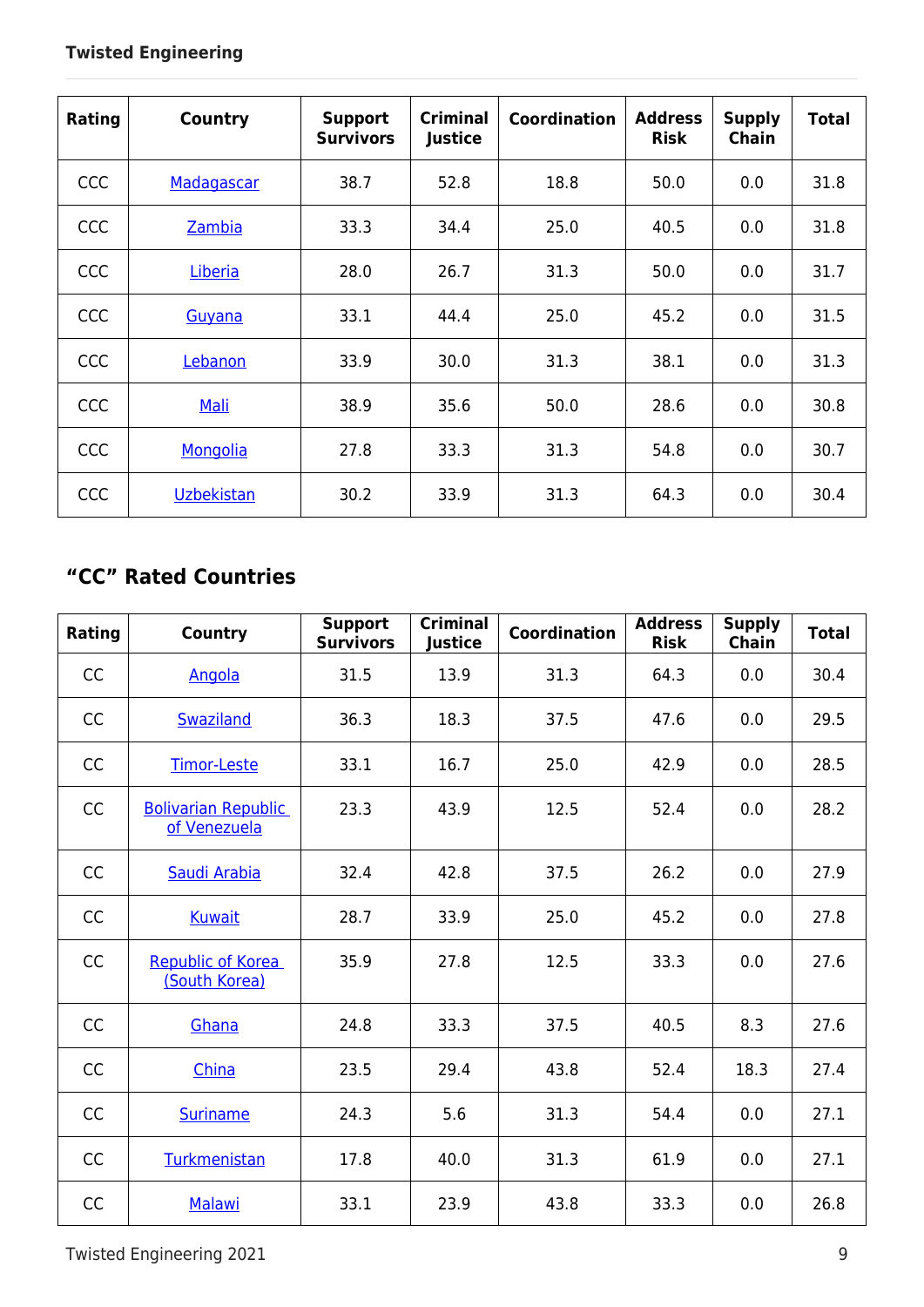| Rating | <b>Country</b>           | <b>Support</b><br><b>Survivors</b> | <b>Criminal</b><br>Justice | <b>Coordination</b> | <b>Address</b><br><b>Risk</b> | <b>Supply</b><br>Chain | <b>Total</b> |
|--------|--------------------------|------------------------------------|----------------------------|---------------------|-------------------------------|------------------------|--------------|
| CC     | <b>Niger</b>             | 29.1                               | 35.6                       | 25.0                | 35.7                          | 0.0                    | 25.9         |
| CC     | Cameroon                 | 26.7                               | 24.4                       | 18.8                | 50.0                          | 0.0                    | 25.4         |
| CC     | Gabon                    | 27.8                               | 11.7                       | 31.3                | 33.3                          | 0.0                    | 24.2         |
| CC     | Togo                     | 28.7                               | 21.1                       | 31.3                | 21.4                          | 0.0                    | 23.6         |
| CC     | <b>Cape Verde</b>        | 23.5                               | 16.1                       | 25.0                | 33.3                          | 0.0                    | 22.9         |
| CC     | <b>Hong Kong</b>         | 30.2                               | 10.0                       | 12.5                | 31.0                          | 0.0                    | 21.4         |
| CC     | Cuba                     | 13.0                               | 15.0                       | 18.8                | 42.8                          | 0.0                    | 20.8         |
| CC     | Russia                   | 17.0                               | 32.2                       | 37.5                | 40.5                          | 0.0                    | 20.7         |
| CC     | <b>Brunei Darussalam</b> | 17.8                               | 19.4                       | 0.0                 | 42.9                          | 0.0                    | 20.6         |

### **"C" Rated Countries**

| Rating       | <b>Country</b>                             | <b>Support</b><br><b>Survivors</b> | <b>Criminal</b><br>Justice | <b>Coordination</b> | <b>Address</b><br><b>Risk</b> | <b>Supply</b><br><b>Chain</b> | <b>Total</b> |
|--------------|--------------------------------------------|------------------------------------|----------------------------|---------------------|-------------------------------|-------------------------------|--------------|
| $\mathsf{C}$ | Guinea                                     | 8.7                                | 10.6                       | 37.5                | 50.0                          | 0.0                           | 19.3         |
| $\mathsf{C}$ | Zimbabwe                                   | 11.7                               | 17.2                       | 43.8                | 35.7                          | 0.0                           | 19.0         |
| $\mathsf{C}$ | <b>Papua New Guinea</b>                    | 26.5                               | 30.6                       | 6.3                 | 26.2                          | 0.0                           | 18.9         |
| $\mathsf{C}$ | <b>Democratic Republic</b><br>of the Congo | 25.9                               | 24.4                       | 37.5                | 14.3                          | 0.0                           | 18.9         |
| $\mathsf{C}$ | Guinea-Bissau                              | 7.4                                | 31.1                       | 31.1                | 21.4                          | 0.0                           | 18.9         |
| $\mathsf{C}$ | Pakistan                                   | 21.5                               | 15.6                       | 12.5                | 40.5                          | 0.0                           | 18.6         |
| $\mathsf{C}$ | Chad                                       | 16.7                               | 13.9                       | 12.5                | 40.5                          | 0.0                           | 16.7         |
| $\mathsf{C}$ | <b>Somalia</b>                             | 8.1                                | 20.6                       | 25.0                | 35.7                          | 0.0                           | 16.0         |
| $\mathsf{C}$ | Mauritania                                 | 6.5                                | 25.0                       | 18.8                | 35.7                          | 0.0                           | 15.5         |
| $\mathsf{C}$ | <b>Sudan</b>                               | 2.8                                | 26.7                       | 25.0                | 42.9                          | 0.0                           | 14.9         |
| $\mathsf{C}$ | Republic of the<br>Congo                   | 8.3                                | 6.7                        | 25.0                | 42.9                          | 0.0                           | 14.8         |